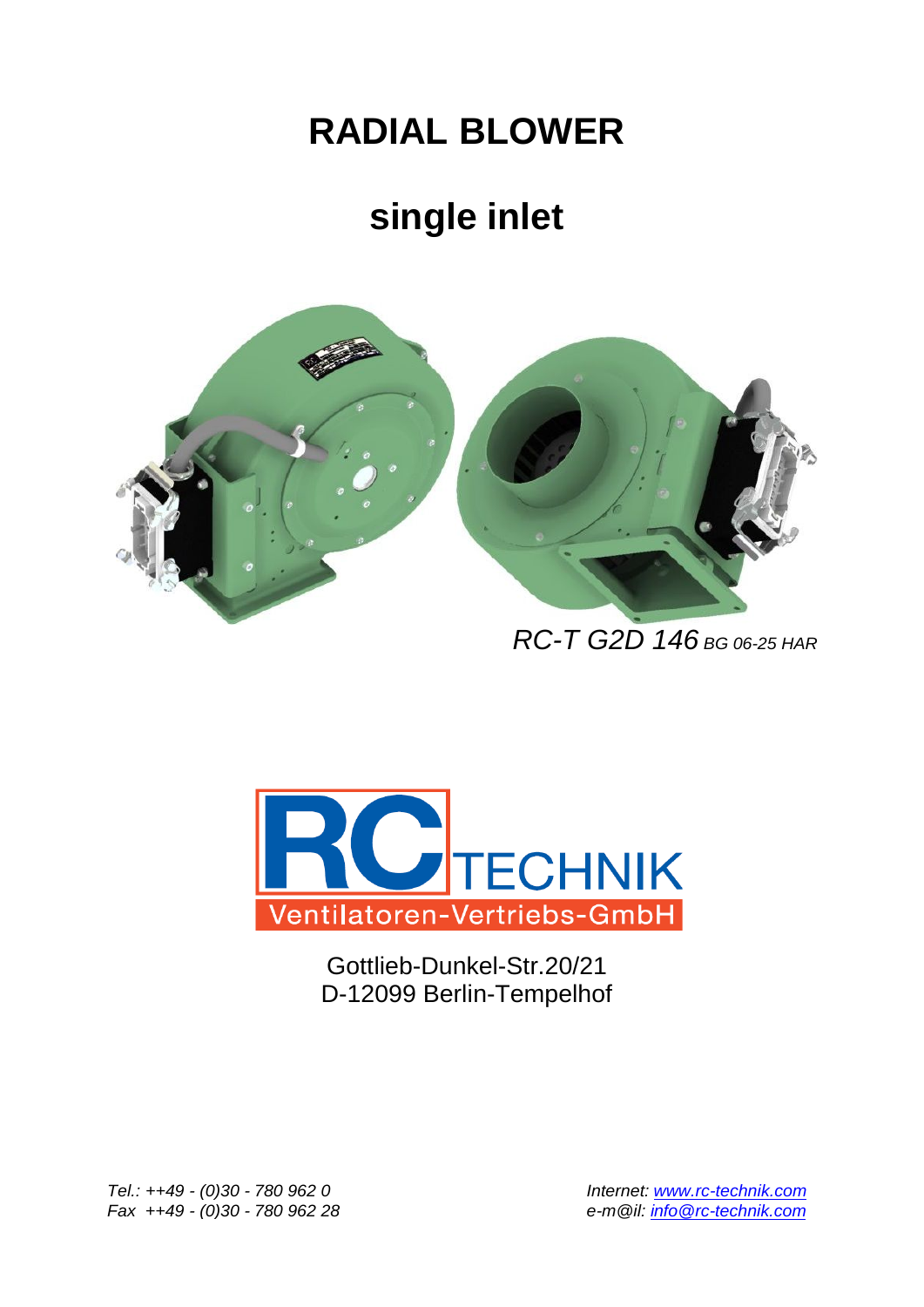| <b>Product:</b>               | Radial blower RC-T G2D 146-BG 06-25 HAR,<br>single inlet with spiral casing                                                                                                                                                                                                                                                                                                                                                                                             |                                                                                                                                                                                                                                                                                                                              |
|-------------------------------|-------------------------------------------------------------------------------------------------------------------------------------------------------------------------------------------------------------------------------------------------------------------------------------------------------------------------------------------------------------------------------------------------------------------------------------------------------------------------|------------------------------------------------------------------------------------------------------------------------------------------------------------------------------------------------------------------------------------------------------------------------------------------------------------------------------|
| <b>Model:</b>                 | Illustration with Harting connector and inlet flange<br>Motor construction type: three-phase current motor with<br>integrated thermal contacts<br>Spiral casing: die-cast aluminium, colour-coated, acid proof<br>Impeller wheel: steel sheet, enameled black                                                                                                                                                                                                           |                                                                                                                                                                                                                                                                                                                              |
|                               | available:<br>- in various RAL colour tones<br>- with electrical connector<br>of various manufacturers<br>- with EC motor                                                                                                                                                                                                                                                                                                                                               |                                                                                                                                                                                                                                                                                                                              |
| <b>Technical data:</b>        | Nominal voltage<br>Frequency<br>Power consumption<br><b>Current consumption</b><br><b>Volume flow</b><br>Static pressure increase<br>Rated speed<br>Motor protection type<br>Operating temperature<br>Weight<br>Expected service life<br>Certification                                                                                                                                                                                                                  | 3~380 / 380 (660) V (Y/D)<br>50 Hz<br>210W<br>0.38A<br>see performance curve<br>see performance curve<br>2450 min <sup>-1</sup><br>IP 54; insulation class B<br>$-25+60 °C$<br>$5$ kg<br>40,000 hours of operation, at 40 °C<br>ambient temperature<br>as reference value<br>(depending on marginal conditions)<br><b>CE</b> |
| <b>Direction of rotation:</b> | clockwise (viewed from rotor)                                                                                                                                                                                                                                                                                                                                                                                                                                           |                                                                                                                                                                                                                                                                                                                              |
| <b>Direction of movement:</b> | inlet on rotor side                                                                                                                                                                                                                                                                                                                                                                                                                                                     |                                                                                                                                                                                                                                                                                                                              |
| <b>Mounting position:</b>     | rotor axis horizontal or vertical (air intake from above)                                                                                                                                                                                                                                                                                                                                                                                                               |                                                                                                                                                                                                                                                                                                                              |
| <b>Connection diagram:</b>    | Wired up on 16-pole connector                                                                                                                                                                                                                                                                                                                                                                                                                                           |                                                                                                                                                                                                                                                                                                                              |
|                               | $03 = U1$<br>L1 black<br>A<br>$05 = V1$<br>L <sub>2</sub> blue<br>10<br>$07 = W1$<br>L3 brown<br>03<br>$10 = U2$<br>green<br>12<br>$12 = V2$<br>white<br>05<br>$14 = W2$<br>yellow<br>14<br>07<br>B                                                                                                                                                                                                                                                                     |                                                                                                                                                                                                                                                                                                                              |
| <b>Particularities:</b>       | External rotor motors as drive motors are characterized by stable<br>runnability, a low noise level and being maintenance-free. The<br>short construction type is also of advantage. The relatively high<br>centrifugal mass of the external rotor motor ensures constant<br>speed at changing loads. The three-phase current motor<br>features a particularly high starting torque, very high efficiency<br>and good speed control characteristics (Y/D). The motor is |                                                                                                                                                                                                                                                                                                                              |

protected from overload by means of thermal contacts.